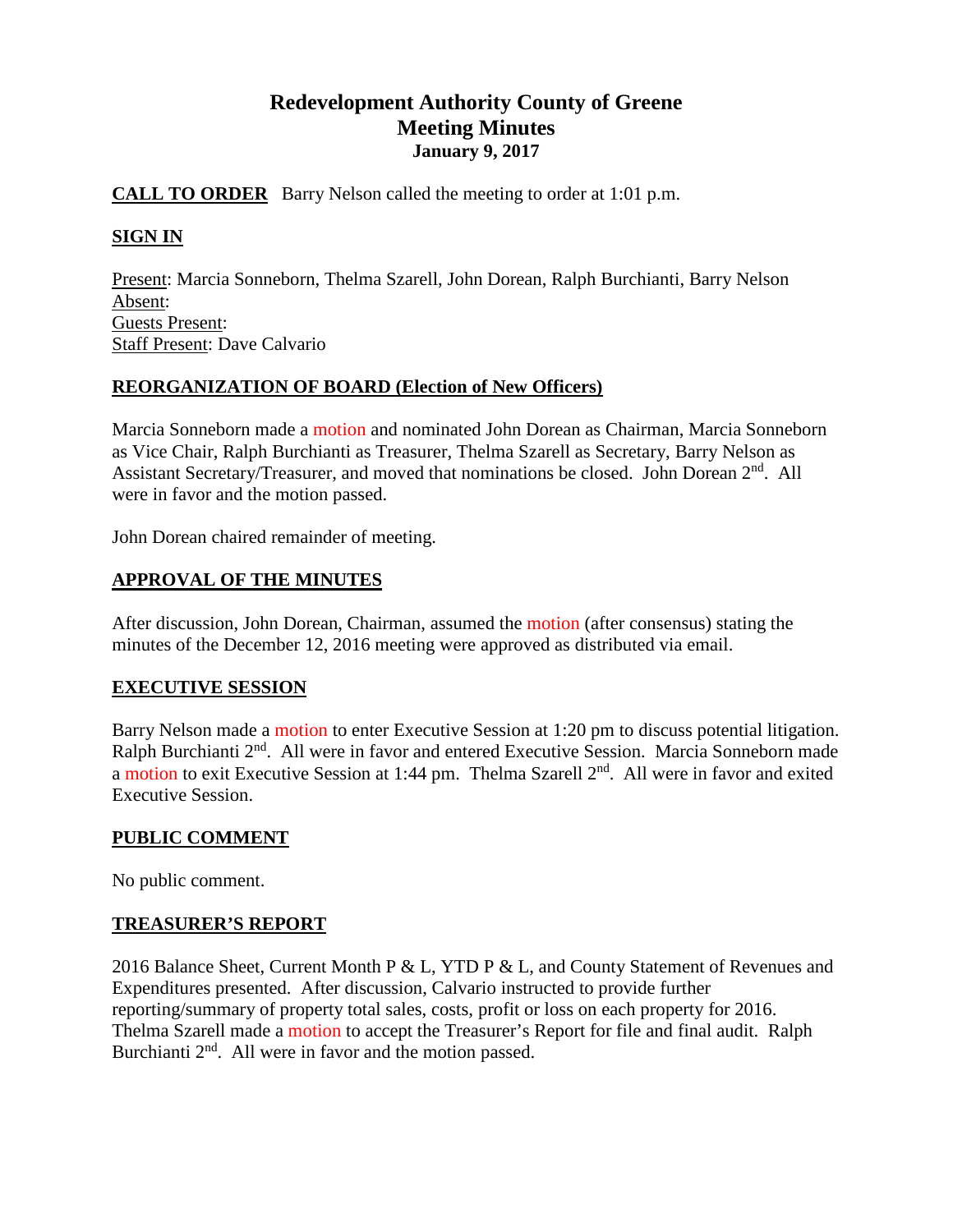### **OLD BUSINESS**

### **Floral Building**

Calvario reported interior floors complete and roof framing close to being completed. Calvario has been in contact with Nicolella Roofing to let them know status of when they can start installing the rubber roof. Handout discussed of amount in building currently, \$281,349.25, and approximately \$100,000 still outstanding. Reviewed appraisal from York Realty. Consensus that appraisal seems low. Calvario will discuss value of building with Dave Pollock before selling price established.

### **Delancy Heights (145 Fairview Avenue and 126 Fairview Avenue)**

Calvario reported waiting for People's Gas to extend main line and then 145 Fairview will be hooked up and complete. No update on 126 Fairview Avenue (home trying to partner with GCCTC).

Reviewed potential buyer's application for 145 Fairview and notes from Community Action SW on application. After discussion, Thelma Szarell made a motion to establish a selling price of \$140,000, but lower to \$125,000 if sold to potential buyer. Summary: sell for \$125,000; \$4,000 down payment; \$800 payment per month which includes principal, 5% interest, insurance and taxes; determine if potential buyer can afford \$1,000 payment per month and \$200 each month would be set aside for closing in 5 years which would be \$12,000 towards down payment and closing costs; counseling with Community Action SW mandated; RDA will be bank for up to five years. Marcia Sonneborn 2nd. All were in favor and the motion passed.

### **Nazer St. Remediation and Stabilization Update**

Calvario reported 363 Nazer St. sold under LIPC on November 29.

Calvario gave update on 343 and 355 Nazer St. as part of Nazer St. stabilization plan. Goal is to purchase both properties at Judicial Sale. No update on assistance from Waynesburg Borough or Pirhl Development on funds for 343 and 355 Nazer St. project.

Greene County Habitat receiving \$150,000 in 2015 PHARE funds to build two homes on E. Franklin St. RDA will be grantor of funds to Habitat in four progress payments as work progresses. Waiting on MOA from Habitat. Calvario requested timeline on construction from Habitat.

### **Partnership with GCCTC**

Calvario reported we currently have three students from Vo-Tech working with Steve Salisbury. Intern program will be capped at four students. County pays one intern. Community Action SW pays other two interns for up to 90 hours.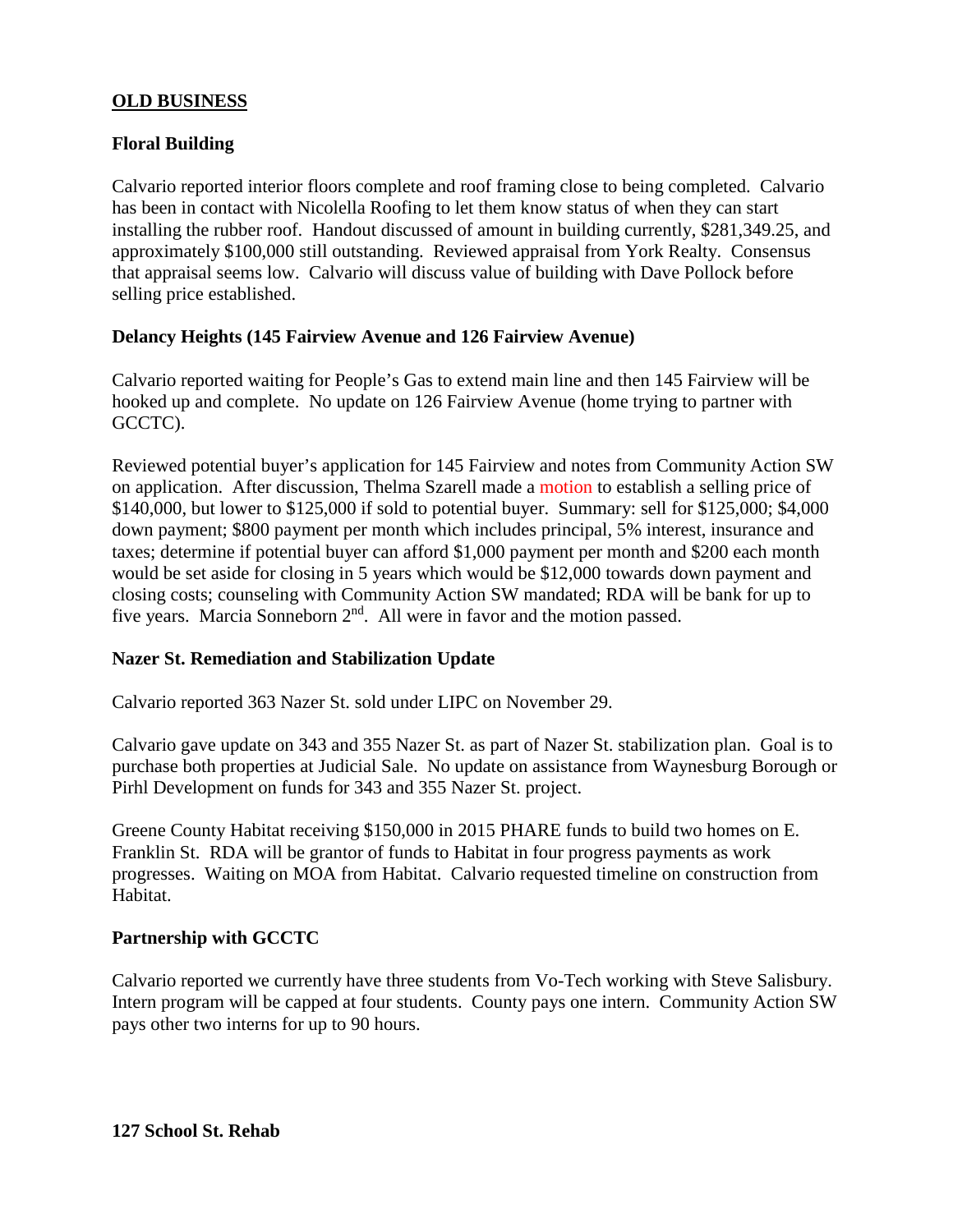Rehabilitation is complete. Reviewed Market Analysis from Rick Kalsey. Calvario directed Board to handout on amount in home and pictures. After discussion, Marcia Sonneborn made a motion to set selling price at \$70,500. Thelma Szarell 2<sup>nd</sup>. All were in favor and the motion passed.

### **Down Payment Assistance/2nd Mortgage Discussion**

No decision can be made until we get a potential buyer for 145 Fairview Ave. in the program that would meet PHARE low to moderate income guidelines. Once a potential buyer is identified, will discuss subsidize/underwrite sale of new modular.

### **Old Rogersville School Development**

Calvario reported that final proposal and contract from S. R. Henderson Construction to build townhomes will be presented at February 13 meeting. Calvario reported he has met with Maribeth Coote to develop brochure, marketing plan, pre-sales plans, etc.

### **Discussions with Morris, Perry, and Richhill Township Supervisors**

-Wind Ridge, Chambers property. Calvario gave update on conservatorship petition presented by John Headley on behalf of Adam and Diane Stokes. Calvario attended court hearing on January 5 to testify regarding conservatorship. Farley Toothman was sick and hearing did not occur on January 5. John Headley is preparing an affidavit for RDA to approve. Proposed affidavit from Headley distributed. -Nineveh, Kita property. No update.

-Mt. Morris, Dotson property. No update.

## **362 E. Franklin St. (Habitat for Humanity and RDA E. Franklin St. Stabilization Project)**

No update. 362 E. Franklin eligible for 2017 Judicial Sale.

#### **Development of Bonar and Woodland Ave. Property**

Calvario reported owner of property, Tom Ward, contacted him and looked at property on December 15 with Tom Ward, Patricia Wright realtor with Century 21 Frontier Realty, and Doug German with KW Commercial.

### **Current Projects**

Calvario reported Steve Salisbury is working on 83 Second St. and 296 5<sup>th</sup> Avenue Crucible. Consistent help from community service volunteers through the Court and SCI Greene inmates.

#### **156 Larimer Avenue, Bobtown**

Calvario reported that LIPC was signed on December 16 for 156 Larimer Avenue, Bobtown. Summary: sold to Tamara Nicholson; sold for \$59,900; \$2,500 down payment; \$600 per month payment which includes principal, 5% interest, insurance and taxes (escrow \$107.96); RDA will be bank for up to 24 months. Contract recorded in Register and Recorders Office.

### **NEW BUSINESS**